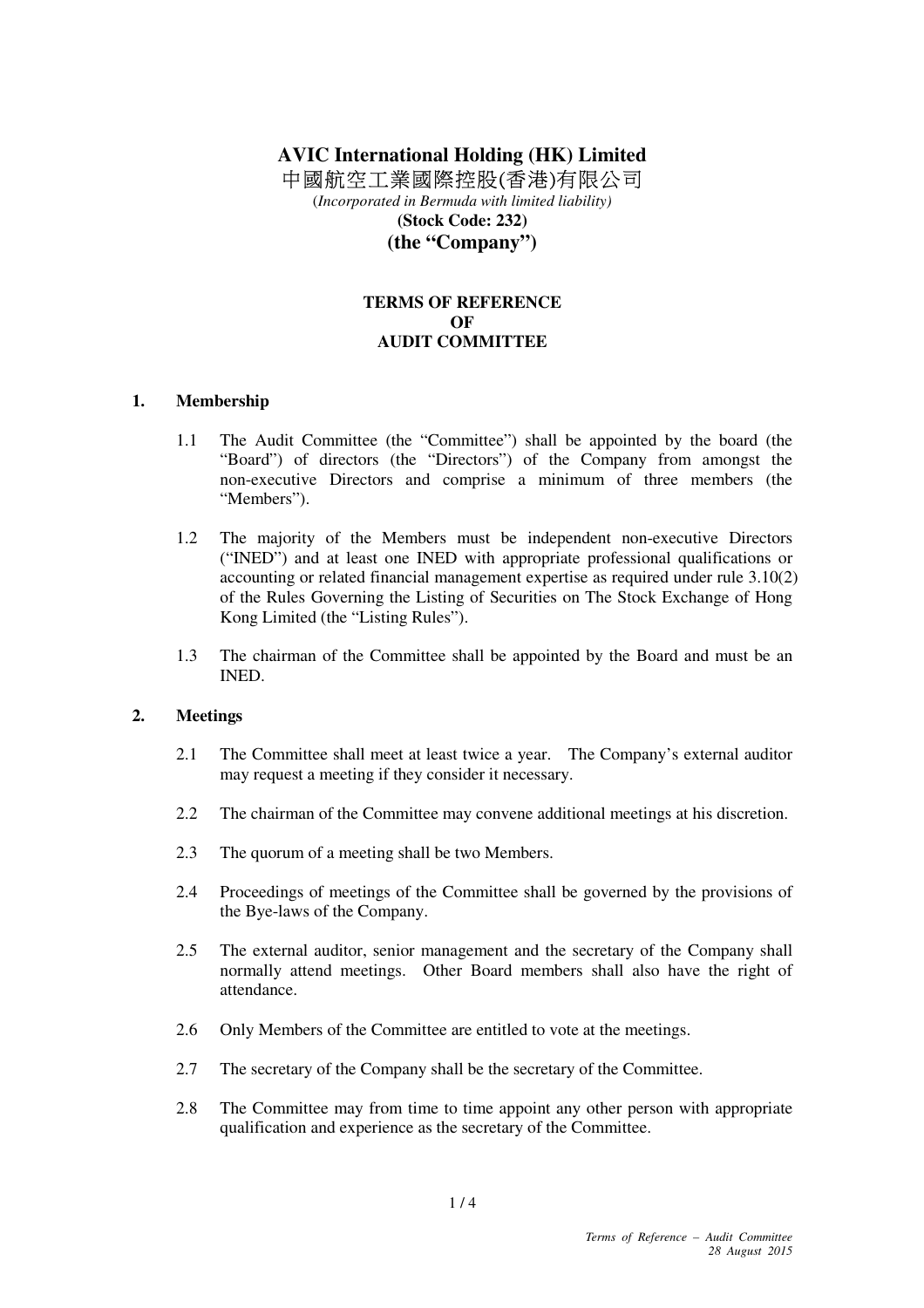- 2.9 The Committee shall meet with the external auditor, at least once a year, without the management of the Company or executive Directors, except by invitation of the Committee, to discuss matters relating to its audit fees, any issues arising from the audit and any other matters the auditor may wish to raise.
- 2.10 Full minutes shall be kept by the secretary of the Committee. Draft and final versions of minutes of the meetings shall be sent to all Members for their comment and records, within a reasonable time after the meeting.

## **3. Authority**

- 3.1 The Committee is granted the authority to investigate any activity of the Company within its terms of reference and all employees of the Company are directed to cooperate with the Committee.
- 3.2 The Committee is authorized by the Board, subject to prior discussions concerning likely costs, to obtain outside legal or other independent professional advice and to secure the attendance of outsiders with relevant experience and expertise if it considers this necessary.
- 3.3 The Committee shall be provided with sufficient resources to discharge its duties.

## **4. Responsibility, duties, powers and functions**

The Committee shall have the following responsibilities, duties, powers and functions:

4.1 to assist the Board in fulfilling its responsibilities by providing an independent review and supervision of financial reporting, by satisfying themselves as to the effectiveness of the risk management and internal control systems;

## *Relationship with the Company's external auditor*

- 4.2 to be primarily responsible for making recommendations to the Board on the appointment, reappointment and removal of the external auditor, and to approve the remuneration and terms of engagement of the external auditor, and any questions of its resignation or dismissal;
- 4.3 to review and monitor the external auditor's independence and objectivity and the effectiveness of the audit process in accordance with applicable standards and to discuss with the external auditor the nature and scope of audit and reporting obligations before the audit commences;
- 4.4 to develop and implement policy on engaging an external auditor to supply non-audit services. For this purpose, "external auditor" includes any entity that is under common control, ownership or management with the audit firm or any entity that a reasonable and informed third party knowing all relevant information would reasonably conclude to be part of the audit firm nationally or internationally;
- 4.5 to report to the Board, identifying and making recommendations on any matters where action or improvement is needed;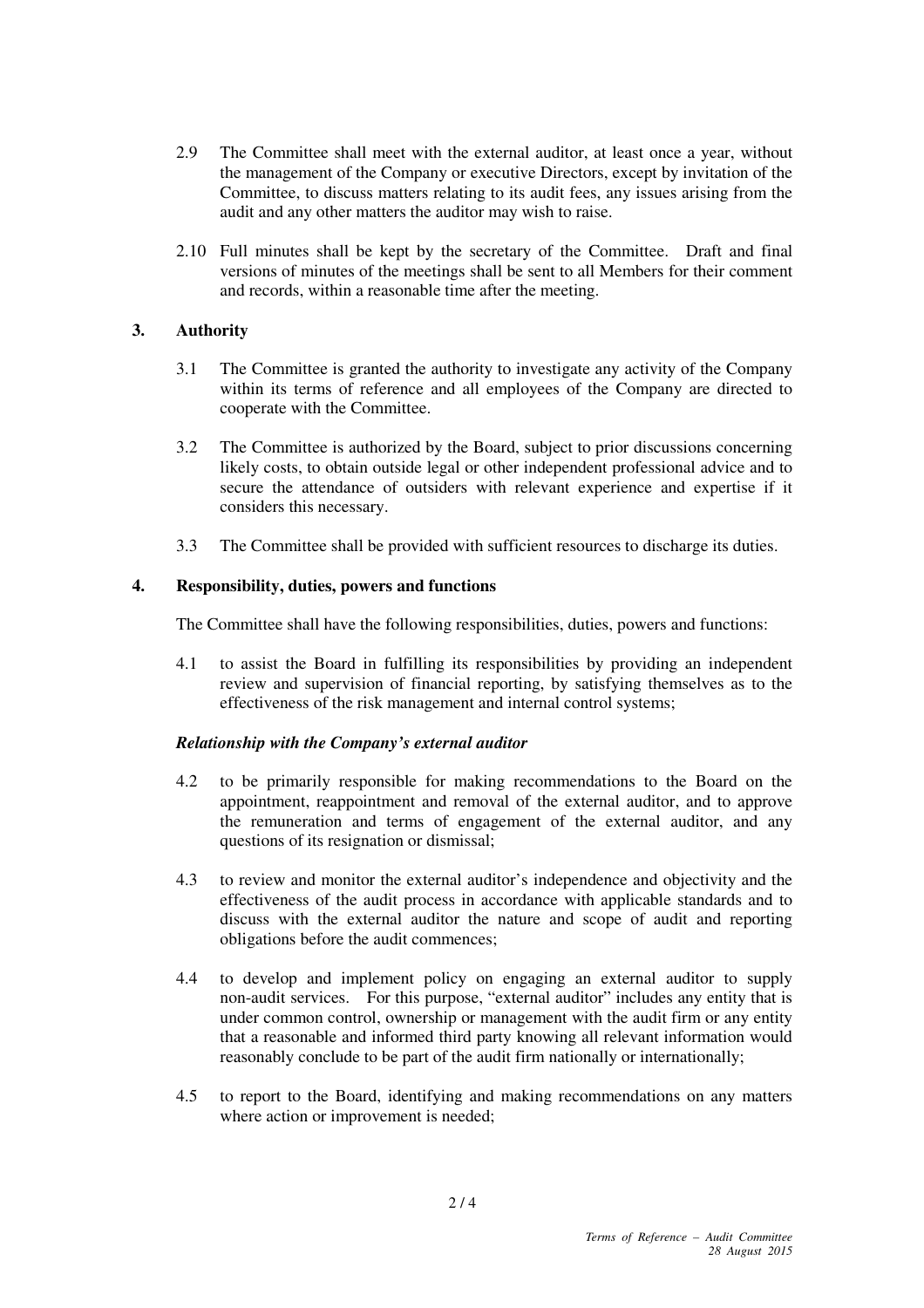## *Review of the Company's financial information*

- 4.6 to monitor integrity of the Company's financial statements and annual report and accounts, half-year report and quarterly report (if applicable), and to review significant financial reporting judgments contained in them. In reviewing these reports before submission to the Board, the Committee should focus particularly on:
	- (a) any changes in accounting policies and practices;
	- (b) major judgmental areas;
	- (c) significant adjustments resulting from the audit;
	- (d) the going concern assumptions and any qualifications;
	- (e) compliance with accounting standards; and
	- (f) compliance with the Listing Rules and legal requirements in relation to financial reporting;
- 4.7 regarding (4.6) above:
	- (a) Members of the Committee should liaise with the Board and senior management and the Committee must meet, at least twice a year, with the Company's external auditors; and
	- (b) the Committee should consider any significant or unusual items that are, or may need to be, reflected in the report and accounts, it should give due consideration to any matters that have been raised by the Company's staff responsible for the accounting and financial reporting function, compliance officer (or person occupying the same position) or external auditors;

## *Oversight of the Company's financial reporting system, risk management and internal control systems*

- 4.8 to review the Company's financial controls, and unless expressly addressed by a separate board risk committee, or by the Board itself, to review the Company's risk management and internal control systems;
- 4.9 to discuss the risk management and internal control systems with management to ensure that management has performed its duty to have effective systems. This discussion should include the adequacy of resources, staff qualifications and experience, training programmes and budget of the Company's accounting and financial reporting function;
- 4.10 to consider major investigation findings on risk management and internal control matters as delegated by the Board or on its own initiative and management's response to these findings;